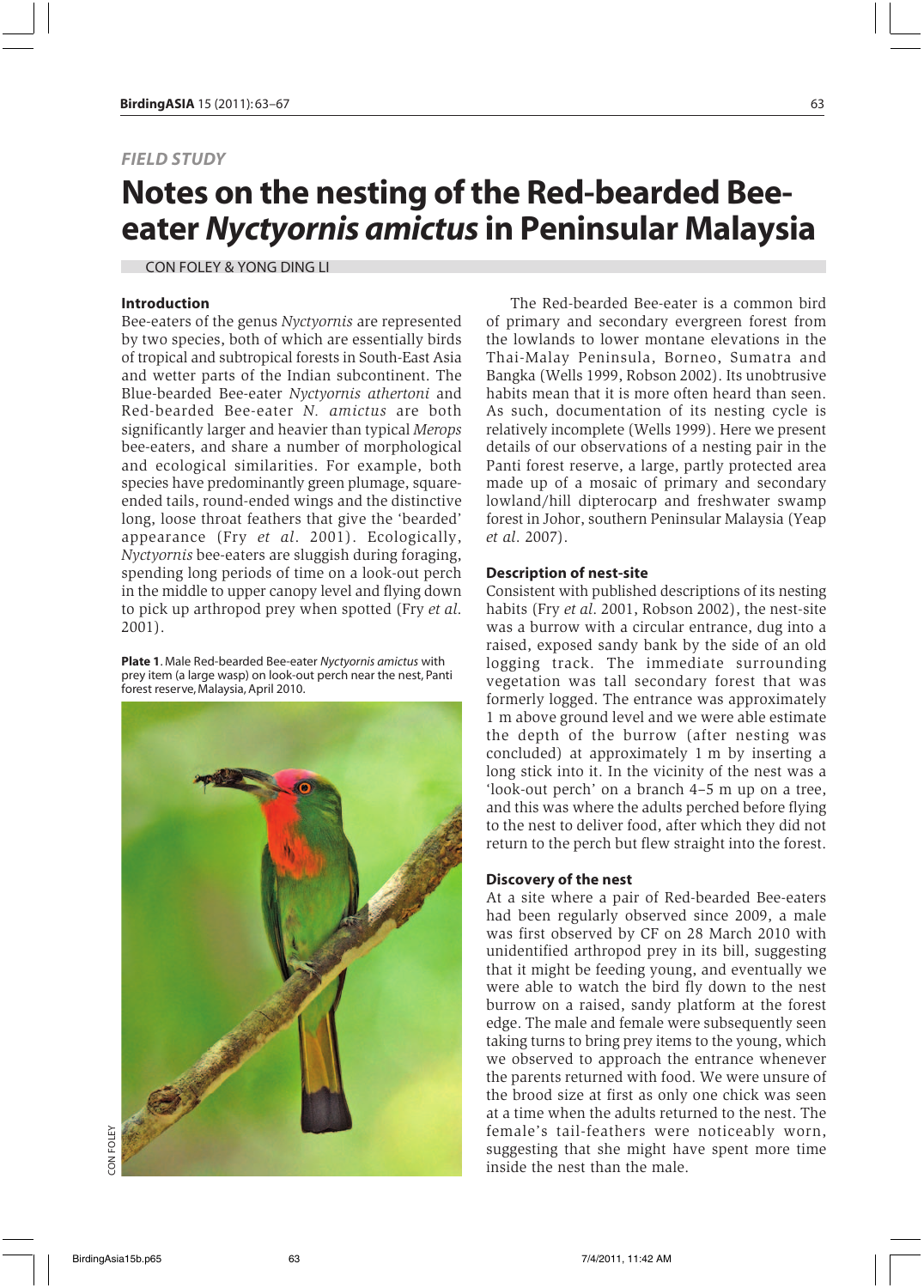

**Plate 2**. Male Red-bearded Bee-eater carrying prey back to the nest burrow dug into an exposed mound, Panti forest reserve, Malaysia, April 2010.



**Plate 3**. Female Red-Bearded Bee-eater carrying prey back to the nest burrow, Panti forest reserve, Malaysia, April 2010. Note the worn appearance of the outer tail feathers, which may have arisen from frequent entry into the nest hole.

When first seen, we estimated that the chicks were about one week old. Frequently throughout the day either the male or female would position itself on the look-out perch, calling loudly before flying down to the nest. We inferred that the call was made to attract the attention of the chicks, as one of them appeared every time an adult called. We subsequently recorded one instance, on 13 April, when the adults called from the look-out perch, prompting the chicks to respond with a harsh call which lacked the guttural quality typical of the adults.

## **Further observations**

The nest was visited by us on a further 12 occasions over the following three weeks to observe and

document nesting activities, enabling us to obtain considerable detail on the bee-eaters' feeding habits and the frequency with which they visited the nest. Feeding of the chicks was observed as early in the day as 07h30 and as late as 17h00. The frequency with which prey items were brought to the nest suggested that more than one chick was present, but we remained uncertain of the brood size as one or more chicks may have been obscured when another chick moved to the entrance to receive food.

On average the adults brought prey items to the nest-hole about every 15 minutes, although there were periods with no activity for up to an hour and other occasions when the frequency of visits increased. Both the male and female often appeared on the look-out perch together and fed the chicks in quick succession. We noted that prey, consistent with the literature (Fry *et al*. 2001), included a variety of large arthropods, especially cicadas, which formed the bulk of prey items (50– 75%) brought back to the nest, as well as some orthopterans (grasshoppers) and hymenopterans (e.g. hornets, wasps). On six occasions an adult bee-eater was seen with a small *Draco* gliding lizard in its bill, tentatively identified as *Draco sumatranus*, a common species of secondary forests

**Plate 4**. Female Red-bearded Bee-eater reaching her head into the nest burrow to feed one of the chicks, Panti forest reserve, Malaysia, April 2010.

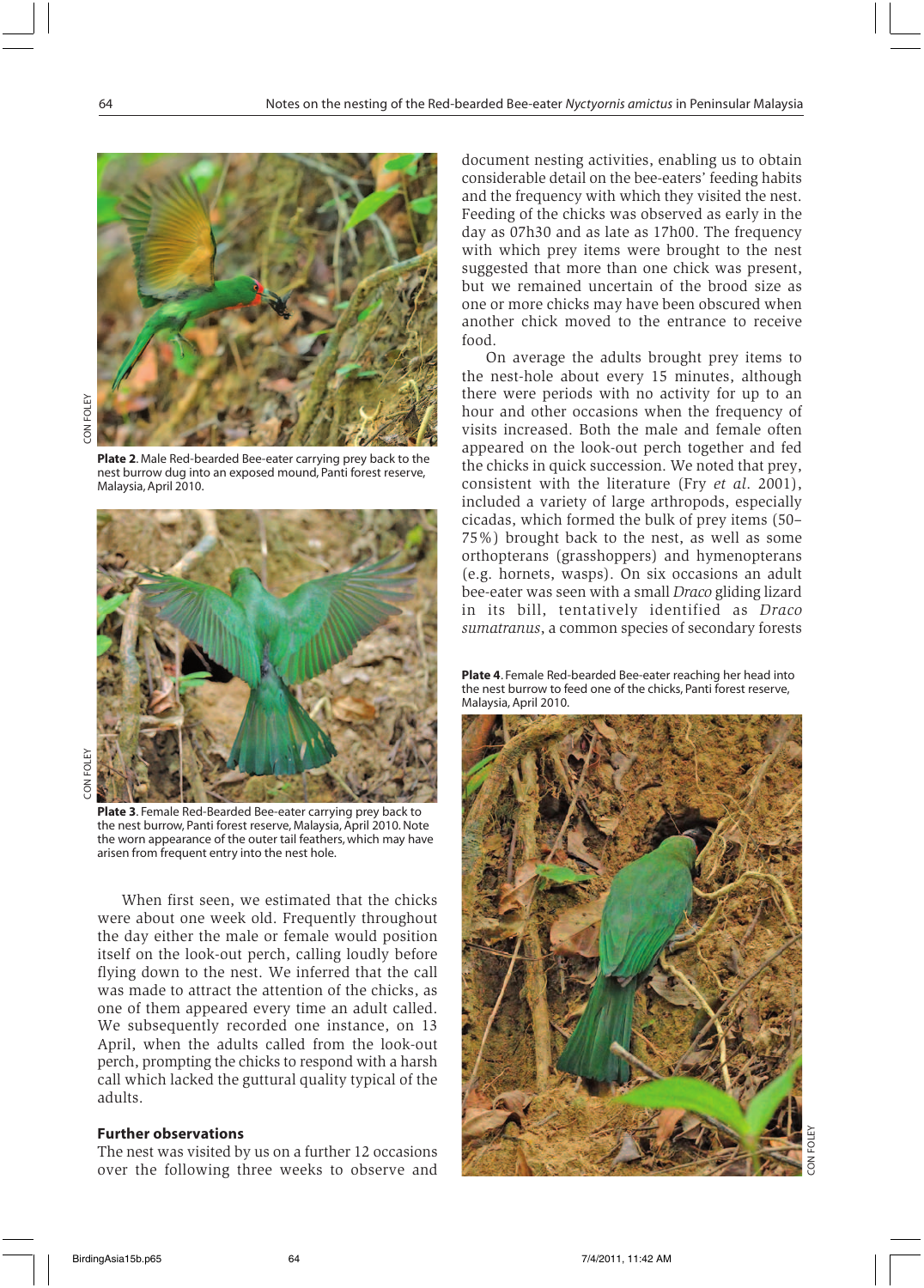

**Plate 5**. Male Red-bearded Bee-eater carrying a Common Gliding Lizard *Draco sumatranus* back to feed to its young, Panti forest reserve, Malaysia, April 2010.

**Plate 6**. Male Red-bearded Bee-eater approaching the nest with a Common Gliding Lizard *Draco sumatranus*, Panti forest reserve, Malaysia, April 2010.



**Plate 7**. Red-bearded Bee-eater chick takes prey from the male at the entrance to the nest, Panti forest reserve, Malaysia, April 2010.



CON FOLEY

ON FOLE

CON FOLEY

CON FOLEY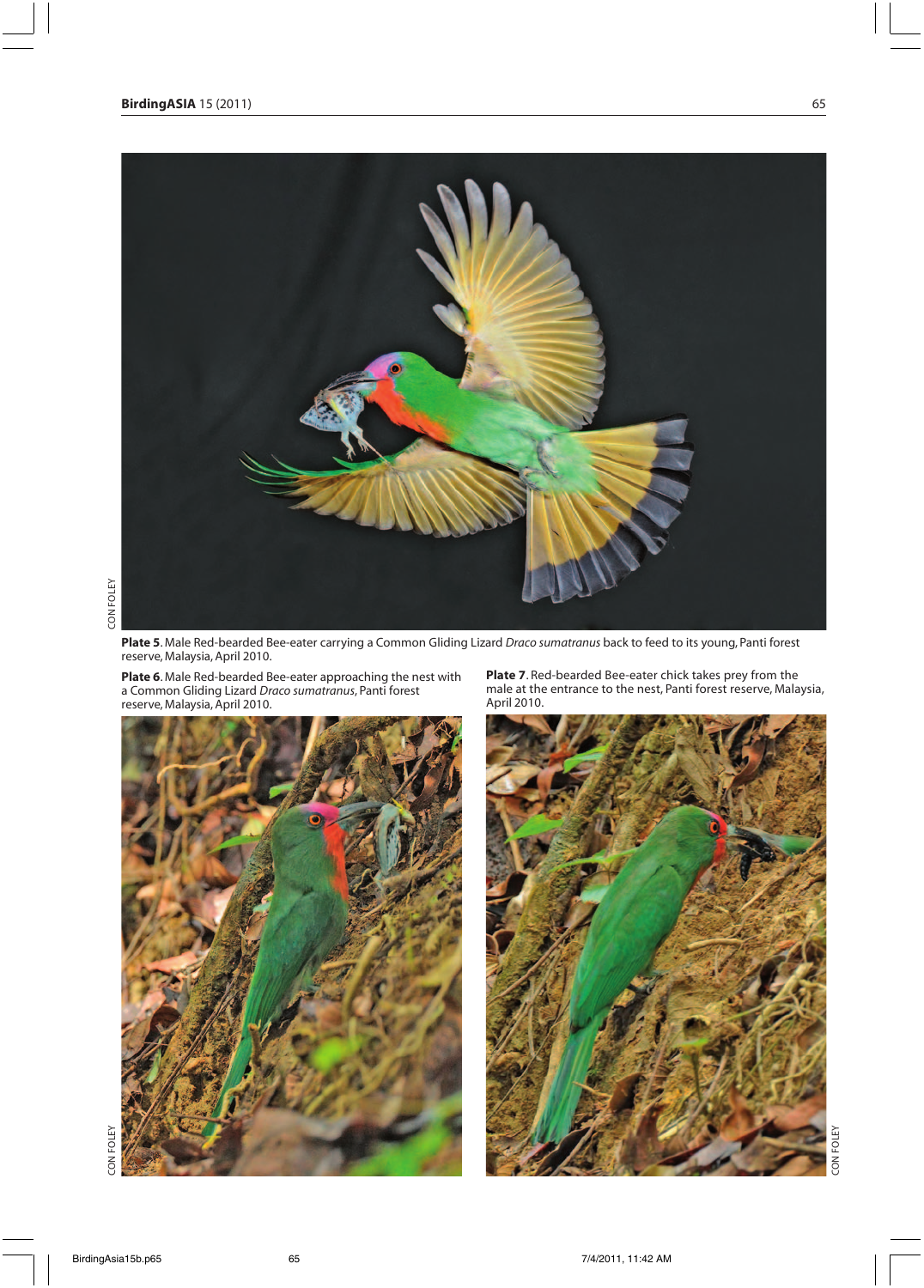

**Plate 8**. One of the Red-bearded Bee-eater chicks sticks its head out of the nest moments before it left the burrow, Panti forest reserve, Malaysia, 19 April 2010.

and various disturbed habitats (Cox *et al*. 1998, Das 2010). Previously undocumented, this suggests that Red-bearded Bee-eaters occasionally capture small vertebrates in the forest mid-storey and canopy to supplement their diet, especially flying lizards *Draco* and possibly tree skinks *Dasia* and tree frogs *Rhacophorus* when the opportunity arises.

During periods of feeding, the adult invariably adjusted the prey item so that it was presented head-first to the chick. The adult bird would put its head into the nest and into the gape of the chick. Interestingly, neither of the adults was seen entering the nest during the period of observation, or removing faecal sacs, a behaviour observed in many nesting birds.

On 19 April at about 10h00 we were able to observe one chick relatively well after it shifted half its body out of the burrow and looked around for about five minutes before retreating. On the same day, the adult male was observed to divebomb a potential nest predator, a large Clouded Monitor Lizard *Varanus nebulosus*. At one point the lizard got as near as 10 m from the nest although the adult bird's aggressive behaviour deterred it from getting too near to the nest burrow.

On 20 April at about 07h45 one chick looked around curiously from the nest entrance. After two



**Plate 9**. Newly fledged Red-bearded Bee-eater chick outside the nest. It was later joined by two more chicks and the adults before flying into the forest, Panti forest reserve, Malaysia, 19 April 2010.

minutes it flew out of the nest for about 50 m and came to rest on a tree, landing in an ungainly manner. A few minutes later, a second chick repeated the same process, flying in a different direction and landing in a different tree. Finally a third chick appeared and flew from the nest, yet again in a different direction. This happened in the presence of both adults, although no vocalisations were heard. The third chick left at 08h00, all three therefore leaving the nest within a period of 15 minutes.

Within half an hour, the adults and all three chicks had congregated on a tree near the nest. We noticed that the adult birds made soft churring sounds, unlike the usual call of the species, possibly to attract the attention of the chicks. All the birds remained on the same tree until about 09h30. No feeding of the chicks was noted in this time and the family subsequently moved into the forest and was not observed thereafter.

## **Discussion**

Despite it being a widespread Sundaic forest species, information on the Red-bearded Bee-eater is relatively incomplete and much remains to be learnt, especially in relation to its brood size, survival and time to fledging (D. R. Wells *in litt*.

CON FOLEY